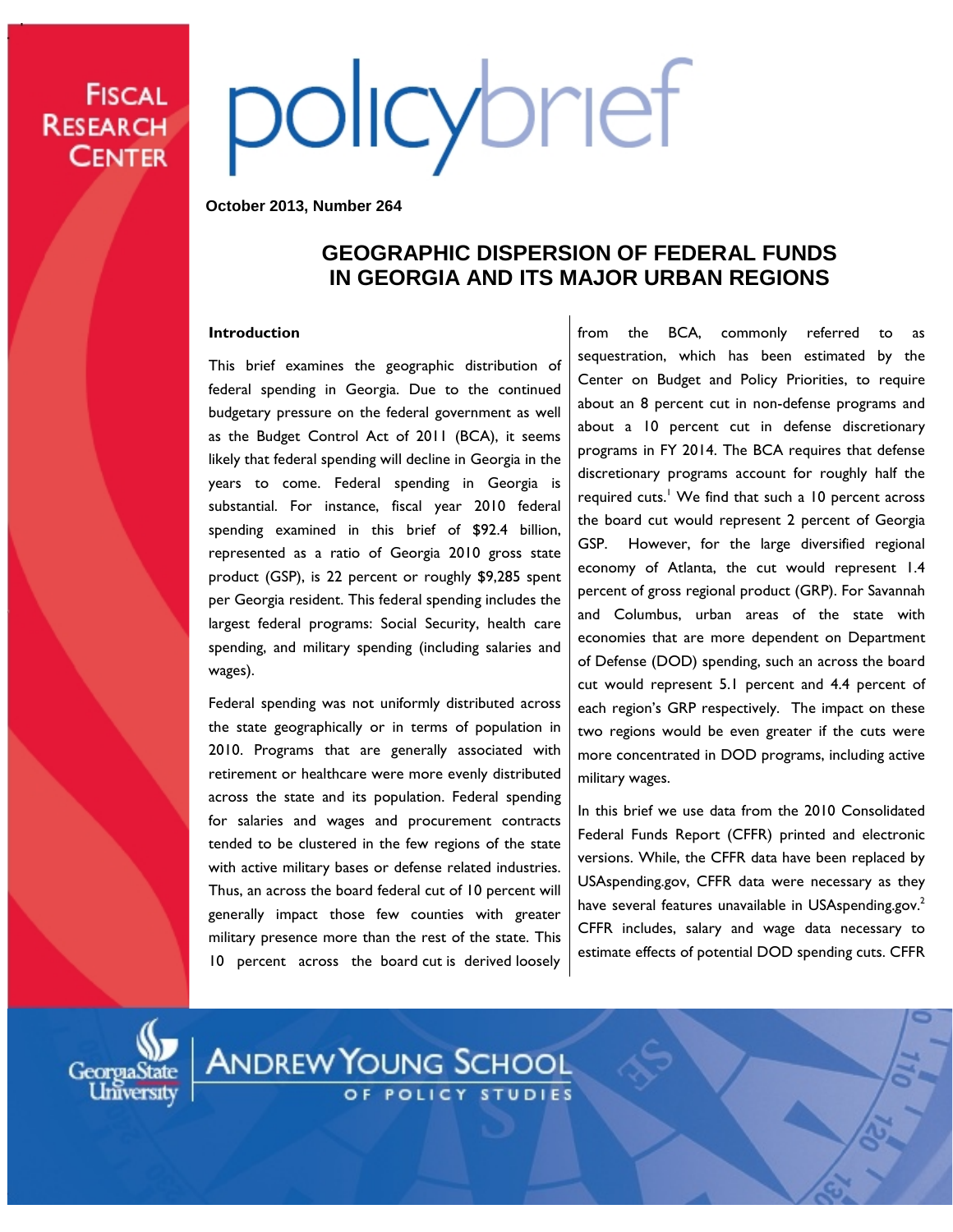also has complete documentation discussing data sources, their reliability, what is excluded, and how the dollar amounts are summarized. The CFFR report also has summary tables of certain agency expenditures including DOD. These DOD summary tables were necessary to ensure relevant DOD spending was allocated accurately to counties. Finally, to estimate the relative size of potential cuts in federal spending across the state, gross state and regional product data were used from IMPLAN economic modeling software for FY 2010.

The CFFR categorizes federal expenditures into several broad categories referred to as object categories, these are: <sup>3</sup>

- Direct Payments for Individuals (Retirement and Disability only);
- Direct Payments for Individuals (Other than Retirement and Disability);
- Direct Payments Other than for Individuals;
- Grants (Block, Grants, Formula Grants, Project Grants, and Cooperative Agreements);
- Procurement Contracts;
- Salaries and Wages.

The object categories include familiar federal programs, which often account for large portions of spending in the object category. Social Security makes up the majority of spending listed under direct payments for individuals (retirement and disability only, referred to hereafter as retirement and disability payments). Medicare was the largest program under direct payments for individuals (other than retirement and disability, referred to hereafter as other direct payments), while Medicaid was the largest program categorized under grants.

### **Results**

Examining the selected object categories from the list in Table 1, we see that federal spending was somewhat evenly distributed among five of the six object categories. This brief will focus on the five largest categories. The sixth category, direct payments other than individuals, accounted for only 2 percent of federal spending in 2010 to Georgia. Among the other five object categories the top object, retirement and disability payments, accounted for 28 percent of selected spending with the fifth object procurement contracts, accounting for 13 percent.

The distribution of federal spending across the state, however, was not particularly even. For instance, the 10 counties that received the most in federal funds in each of the six object categories accounted for 57 percent of federal spending.<sup>4</sup> Examining the individual object categories in Table 1, there is even more variation in the share going to these top 10 counties.

Federal object categories vary in their distribution geographically across counties as well as across the state's population, with some object categories distributed somewhat more uniformly than others. Two object categories that were distributed somewhat evenly geographically as well as across the state's population were retirement and disability payments and other direct payments. For instance, the 10 counties (top 10) that received the most retirement and disability payments accounted for 41 percent of all retirement and disability payments received in Georgia. These top 10 counties for retirement and disability payments also contained 45 percent of total state population. Other direct payments were distributed similarly, with the top 10 counties receiving 36 percent of all other direct payments. These top 10 counties for other direct payments contained 44 percent of the state's population.

Salaries and wages and procurement contracts were not as evenly distributed across the state geographically or among the population. For salaries and wages, the top 10 counties received 82 percent of federal salaries and wages in Georgia. Yet, the top 10 counties for salaries and wages contained only 28 percent of the state's population. Similarly, the top 10 counties for procurement contracts accounted for 85 percent of all federal procurement contracts spending in Georgia but contained 41 percent of the state's population. This unequal distribution of funding across the state and its population, suggests that cuts to different programs will have disparate impacts across the state. Note Highway Planning and Construction funding is primarily allocated by the state Department of Transportation, as such almost all funding under this program was categorized as being received by Fulton County.

Table 2 examines the top spending in two or three individual federal programs that make up each object category. Table 2 illustrates how several large programs that serve primarily older or retired Americans and the military, accounted for a large share of the federal spending in Georgia and further helps explain the areas of disparity in distribution of federal funds.

The Social Security program was the largest, with three subprograms accounting for 72 percent of all retirement and disability payments to Georgia. The largest subprogram in Georgia, Social Security retirement insurance, paid Georgians \$11.4 billion and accounted for 44 percent of all retirement and disability payments benefits paid in Georgia. Social Security disability insurance and Social Security survivors benefit insurance paid Georgians, \$3.7 billion each, and each program accounted for 14 percent of all retirement and disability payments received in the state. Another large program serving primarily older Americans is Medicare. Medicare's two largest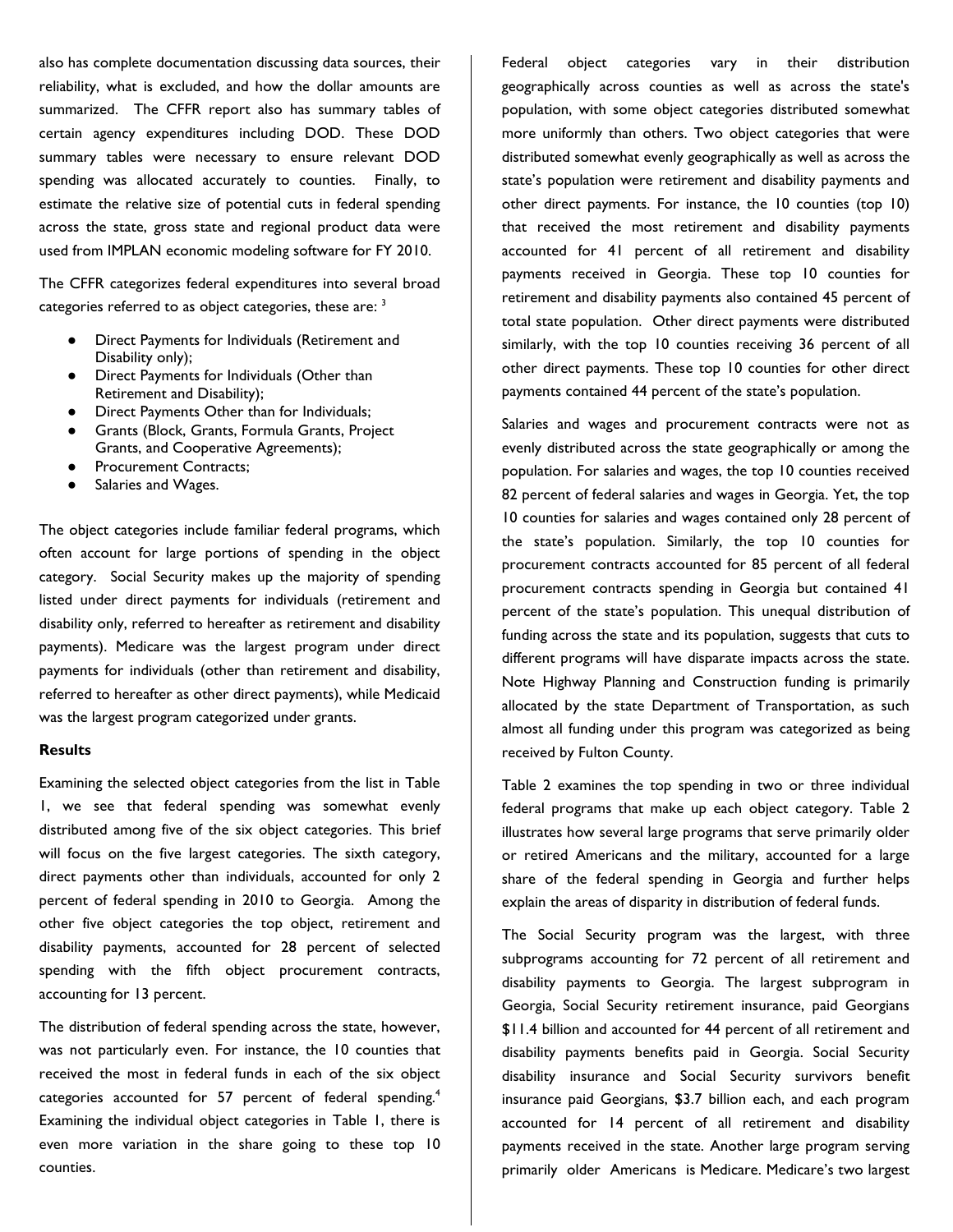| <b>CFFR</b><br><b>Object Type</b>                                                     | <b>CFFR</b><br>Code | Object<br><b>Total</b><br><b>Spending</b> | Object %<br>of All<br><b>Spending</b> | Top 10<br><b>Cnty Share</b><br>of Object<br><b>Spending</b> | Top 10<br><b>Cnty Share</b><br>of State Pop |
|---------------------------------------------------------------------------------------|---------------------|-------------------------------------------|---------------------------------------|-------------------------------------------------------------|---------------------------------------------|
| Direct Payments for Individuals (Retirement and<br>Disability only)                   | DR                  | \$26.06                                   | 28%                                   | 41%                                                         | 45%                                         |
| Direct Payments for Individuals (Other than<br>Retirement and Disability)             | DO                  | \$17.8                                    | 19%                                   | 36%                                                         | 44%                                         |
| Salaries and Wages                                                                    | <b>SW</b>           | \$17.4                                    | 19%                                   | 82%                                                         | 28%                                         |
| Grants (Block, Grants, Formula Grants, Project<br>Grants, and Cooperative Agreements) | GG                  | \$16.8                                    | 18%                                   | 61%                                                         | 35%                                         |
| <b>Procurement Contracts</b>                                                          | PC.                 | \$12.5                                    | 13%                                   | 85%                                                         | 41%                                         |
| Direct Payments Other than for Individuals                                            | DX                  | \$1.9                                     | 2%                                    | 30%                                                         | 41%                                         |
| <b>TOTAL</b>                                                                          |                     | \$92.4                                    |                                       |                                                             |                                             |

### **TABLE 1. TOTAL OBJECT CODE SPENDING, TOP 10 COUNTY SHARE AND POPULATION DISTRIBUTION\***

SOURCE: CFFR electronic data for FY 2010 and author's calculations.

\*All data from FY 2010 in billions of 2010 dollars.

| $\Delta \mathbf{D}$ . The property is a constant of equal to $\Delta \mathbf{D}$ and $\Delta \mathbf{D}$ and $\Delta \mathbf{D}$ and $\Delta \mathbf{D}$ |                            |                                                               |                                                           |  |  |
|----------------------------------------------------------------------------------------------------------------------------------------------------------|----------------------------|---------------------------------------------------------------|-----------------------------------------------------------|--|--|
| <b>CFFR Object Type and Program</b>                                                                                                                      | Program<br><b>Spending</b> | Program<br><b>Share of</b><br><b>Object Total</b><br>Spending | Top 10<br><b>Cnty Share</b><br>of Program<br><b>Total</b> |  |  |
| --------------------Direct Payments for Individuals (Retirement and Disability only)-------------------                                                  |                            |                                                               |                                                           |  |  |
| Social Security/Retirement Insurance                                                                                                                     | \$11.4                     | 44%                                                           | 41%                                                       |  |  |
| Social Security/Disability Insurance                                                                                                                     | \$3.7                      | 14%                                                           | 37%                                                       |  |  |
| Social Security/Survivors Insurance                                                                                                                      | \$3.7                      | 14%                                                           | 42%                                                       |  |  |
| ---------------Direct Payments for Individuals (Other than Retirement and Disability)---------------                                                     |                            |                                                               |                                                           |  |  |
| Medicare/Hospital Insurance                                                                                                                              | \$5.7                      | 32%                                                           | 42%                                                       |  |  |
| Medicare/Supplementary Medical Insurance                                                                                                                 | \$4.5                      | 25%                                                           | 43%                                                       |  |  |
| Supplemental Nutrition Assistance Program                                                                                                                | \$2.6                      | 14%                                                           | 50%                                                       |  |  |
| -------Grants (Block, Grants, Formula Grants, Project Grants, and Cooperative Agreements)-------                                                         |                            |                                                               |                                                           |  |  |
| Medical Assistance Program                                                                                                                               | \$6.3\$                    | 38%                                                           | 35%                                                       |  |  |
| Highway Planning and Construction                                                                                                                        | \$1.7                      | 10%                                                           | 100%                                                      |  |  |
|                                                                                                                                                          |                            |                                                               |                                                           |  |  |
| Procurement Contracts/Defense Department<br>Procurement Contracts/All Other Federal                                                                      | \$8.4                      | 67%                                                           | 91%                                                       |  |  |
| Government (not postal service)                                                                                                                          | \$3.7                      | 29%                                                           | 92%                                                       |  |  |
|                                                                                                                                                          |                            |                                                               |                                                           |  |  |
| Salaries and Wages/Defense Department (Military-                                                                                                         |                            |                                                               |                                                           |  |  |
| Active)                                                                                                                                                  | \$9.8                      | 57%                                                           | 97%                                                       |  |  |
| Salaries and Wages/All Other Federal Government                                                                                                          |                            |                                                               |                                                           |  |  |
| Civilian                                                                                                                                                 | \$3.1                      | 18%                                                           | 29%                                                       |  |  |

**TABLE 2. INDIVIDUAL PROGRAM SPENDING AND TOP 10 COUNTY DISTRIBUTIONS\***

SOURCE: CFFR electronic data for FY 2010 and author's calculations.

\*All data from FY 2010 in billions of 2010 dollars.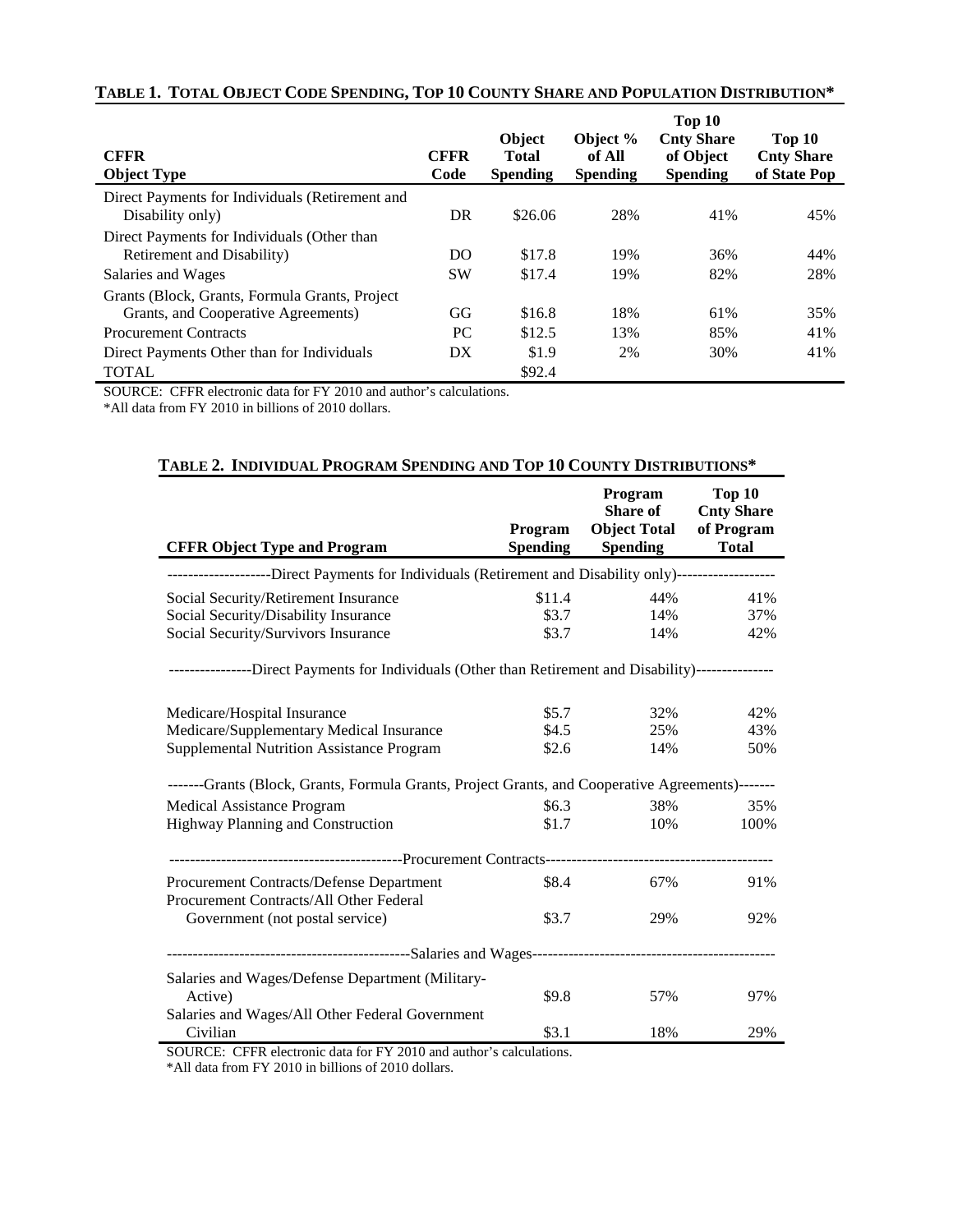programs, hospital insurance and supplemental medical insurance, paid \$5.7 billion and \$4.5 billion to Georgia and accounted for 32 percent and 25 percent of all other direct payments spending in Georgia respectively in 2010. In total, the selected Social Security and Medicare programs accounted for \$28.9 billion in federal spending in Georgia.

DOD spending primarily falls into two object categories, procurement contracts and salaries and wages. DOD procurement contracts totaled \$8.4 billion, which accounted for 67 percent of all federal procurement contract spending in Georgia. Salaries and wages for DOD, active military personnel, totaled \$9.8 billion and accounted for 57 percent of all federal salary and wage spending in Georgia. DOD spending on salaries and wages and procurement contracts for these selected programs combined accounted for \$18.2 billion of federal spending in Georgia. The share of the selected seven Social Security, Medicare and DOD programs totals \$47.1 billion, approximately 51 percent of total federal spending of \$92.4 million.

Medicare and Social Security are more uniformly distributed across the state geographically than DOD procurement contracts or DOD salaries and wages with much of the DOD spending concentrated in the top 10 counties. For the largest Social Security subprogram, retirement insurance benefits, the top 10 counties received 41 percent of all retirement insurance benefits in Georgia, The largest Medicare program, hospital insurance, had a similar top 10 county distribution, with 42 percent of all Medicare hospital insurance funding going to the top 10 counties. This is in contrast to the DOD procurement contracts and salaries and wages, which were highly concentrated in the top 10 counties. For the DOD procurement contracts, 91 percent of the funding went to the top 10 counties while 97 percent of DOD salaries and wages went to the top 10 counties.

These different geographic distributions leave different areas vulnerable to cuts in certain types of federal spending. For instance, cuts in federal Social Security or Medicare spending would likely be more uniformly distributed across the state. While many Georgians would feel the effect of the cuts, the cuts would be generally smaller for the average beneficiary recipient. However, if DOD procurement contracts or salaries and wages were to be cut, the effect would be concentrated primarily in the top 10 counties.

We next examine how different regions in the state might be affected by cuts in federal spending. As was shown earlier, much of federal spending is concentrated in the top 10 counties. Considerable overlap exists in these top 10 counties

in various object categories and programs. We generally find that the top 10 counties for the various programs are associated with an urban area in the state. Not surprisingly, the five core urban counties of metropolitan Atlanta are among the top 10 in multiple object categories. These counties are: Clayton, Cobb, Dekalb, Fulton, and Gwinnett. However, other counties associated with urban areas throughout the state from Columbus to Savannah are also in the top 10 in one or more federal object categories. These counties and the associated urban areas include: Muscogee and Chattahoochee (Columbus), Bibb and Houston (Macon), Richmond and Columbia (Augusta), and Chatham and Bryan (Savannah). We use IMPLAN to create separate regions for each of the five named urban regions. Each region is made up of the counties that were listed earlier. For instance, Savannah includes Chatham and Bryan counties. IMPLAN was then used to estimate the 2010 gross regional product for the five different regions.<sup>5</sup>

Table 3 and Chart 1 illustrate the size of federal spending relative to gross regional product (GRP) and GSP as well as the amount of federal spending received per capita in Georgia and the selected regions. In all regions but Atlanta, federal spending as a share of GRP and per capita federal funds received were larger than the Georgia state average. In Georgia, the \$92.4 billion received in federal spending represented about 22 percent of Georgia GSP (see Chart 1).<sup>6</sup> Savannah had the highest ratio of federal spending to GRP at 51 percent and Columbus was second with 44 percent. Atlanta had the lowest ratio, with federal spending representing only 14 percent of GRP.

Another indicator of the degree the local economy relies on federal spending is the amount received per capita. Savannah and Columbus had the largest per capita receipts of federal funds with \$23,783 and \$27,546 respectively. Atlanta received the least amount of federal spending per capita with \$8,842. The state of Georgia received on average \$9,324 in federal spending per capita (see Table 3, column 5).

Higher ratios of federal spending to GRP in a region, appears to be associated with the relative size of federal military spending in the region, particularly active military wages. The two regions with the highest ratios of federal spending per GRP also had the highest shares of active military wages as a share of federal spending with 36 percent and 33 percent respectively.<sup>7</sup> While in the Atlanta region, only 2 percent of federal spending was from active military wages. For all of Georgia, active military wages accounted for 11 percent of the 2010 federal spending.

As was noted earlier, active military wages made up a considerable share of federal money received for the regions of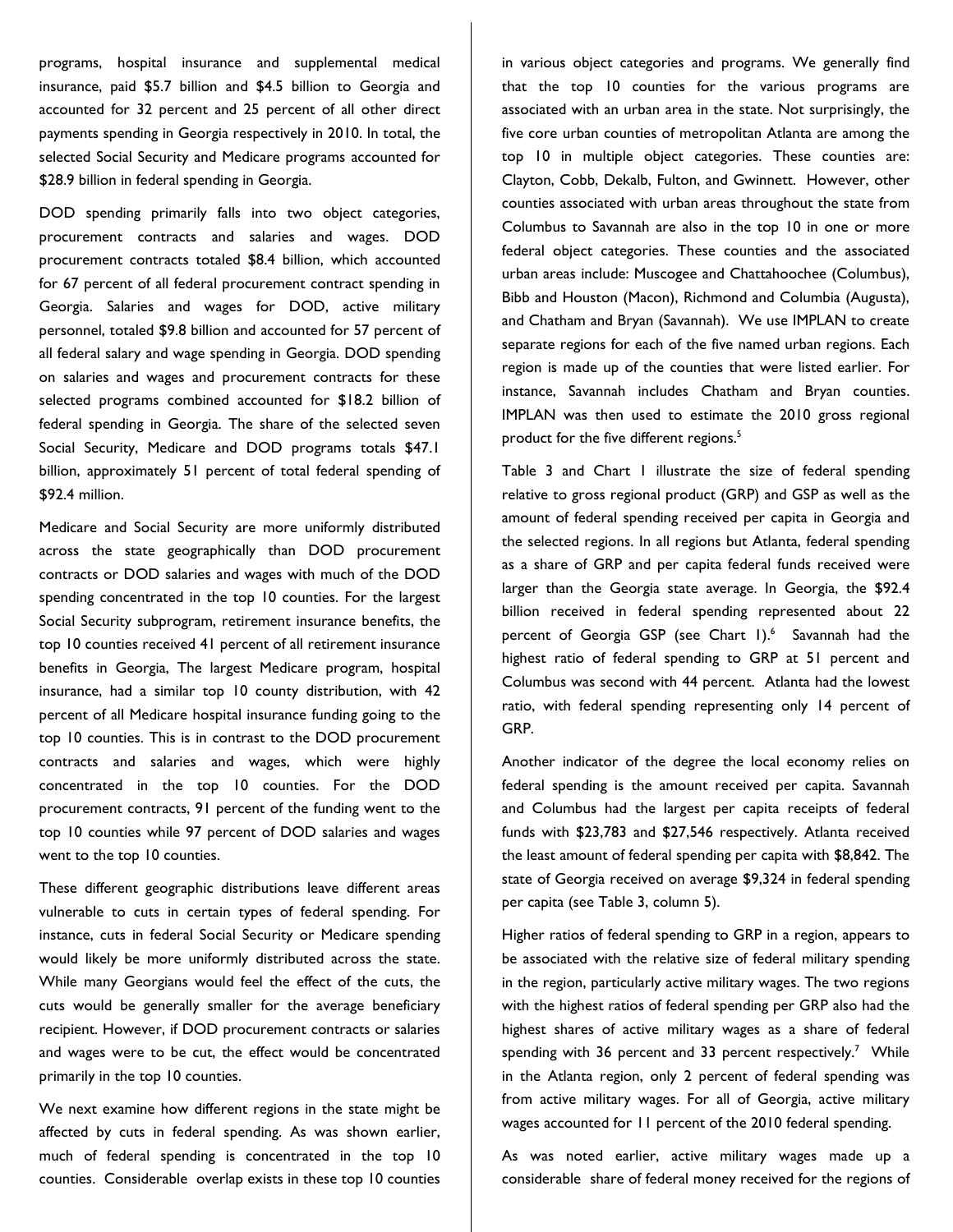| TABLE 3. FEDERAL SPENDING RELATIVE TO GROSS REGIONAL PRODUCT* |                                                                           |                                                               |                                                                                  |                                                                                    |                                                  |                                                    |
|---------------------------------------------------------------|---------------------------------------------------------------------------|---------------------------------------------------------------|----------------------------------------------------------------------------------|------------------------------------------------------------------------------------|--------------------------------------------------|----------------------------------------------------|
| <b>Region</b>                                                 | Gross<br><b>Regional</b><br><b>Product</b><br><b>2010</b><br>Column $(1)$ | <b>Regional</b><br>Federal<br><b>Spending</b><br>Column $(2)$ | <b>CFFR Fed</b><br>\$/Gross<br><b>Regional</b><br><b>Product</b><br>Column $(3)$ | <b>IMPLAN</b><br>Fed \$/Gross<br><b>Regional</b><br><b>Product</b><br>Column $(4)$ | <b>CFFR Fed</b><br>\$/Population<br>Column $(5)$ | <b>IMPLAN Fed</b><br>\$/Population<br>Column $(6)$ |
| Savannah                                                      | \$13.6                                                                    | \$7.0                                                         | 51%                                                                              | 38%                                                                                | \$23,783                                         | \$17,400                                           |
| Columbus                                                      | \$12.7                                                                    | \$5.6\$                                                       | 44%                                                                              | 44%                                                                                | \$27,546                                         | \$27,100                                           |
| Augusta                                                       | \$12.7                                                                    | \$4.4                                                         | 34%                                                                              | 35%                                                                                | \$13,753                                         | \$14,043                                           |
| Macon                                                         | \$14.5                                                                    | \$4.2\$                                                       | 29%                                                                              | 30%                                                                                | \$14,288                                         | \$14,731                                           |
| Atlanta                                                       | \$225.3                                                                   | \$32.0                                                        | 14%                                                                              | 14%                                                                                | \$8,842                                          | \$8,940                                            |
| Georgia                                                       | \$423.4                                                                   | \$92.4                                                        | 22%                                                                              | 21%                                                                                | \$9.324                                          | \$9,126                                            |

### **TABLE 3. FEDERAL SPENDING RELATIVE TO GROSS REGIONAL PRODUCT\***

SOURCE: CFFR electronic data for FY 2010 and author's calculations.

\*All data from FY 2010 in billions of 2010 dollars.



**Chart 1 2010 Regional Federal Spending as a Share of Gross Regional Product**

SOURCE: CFFR electronic data for FY 2010 and author's calculations.

Savannah and Columbus. However, how the CFFR attributed active military wages to counties makes the consistent measurement of military salaries and wages over time difficult. The data that CFFR received on active military wages were attributable to a duty station rather than the military personnel's place of residence.<sup>8</sup> Duty stations correspond to the military base where soldiers are stationed. CFFR military active wages do not include wages for those soldiers stationed out of the country. Thus, as soldiers rotate from active duty abroad, back to a position in the United States, county military active wages can change. Also, soldiers can move from one duty station to another. Thus, the amount of salaries and wages for active military personnel may fluctuate considerably from year to year. This fluctuation can have a large economic

impact on less populous counties with a large duty station such as Bryan County (one of the counties in which Fort Stewart is located).

Another problem exists with the CFFR military personnel salary and wage data. In 2009, the DOD changed the way they reported salaries and wages to CFFR. These changes are evident when one compares the year-over-year changes in military salaries and wages from 2008 to 2009 versus those in previous years. For instance, in 2008 CFFR reported total yearover-year military salaries and wages declined by 5 percent from 2007. However, in 2009 CFFR reported total military wages increased by 52 percent from 2008. Additional evidence of the impact of the reporting changes are documented in the Appendix.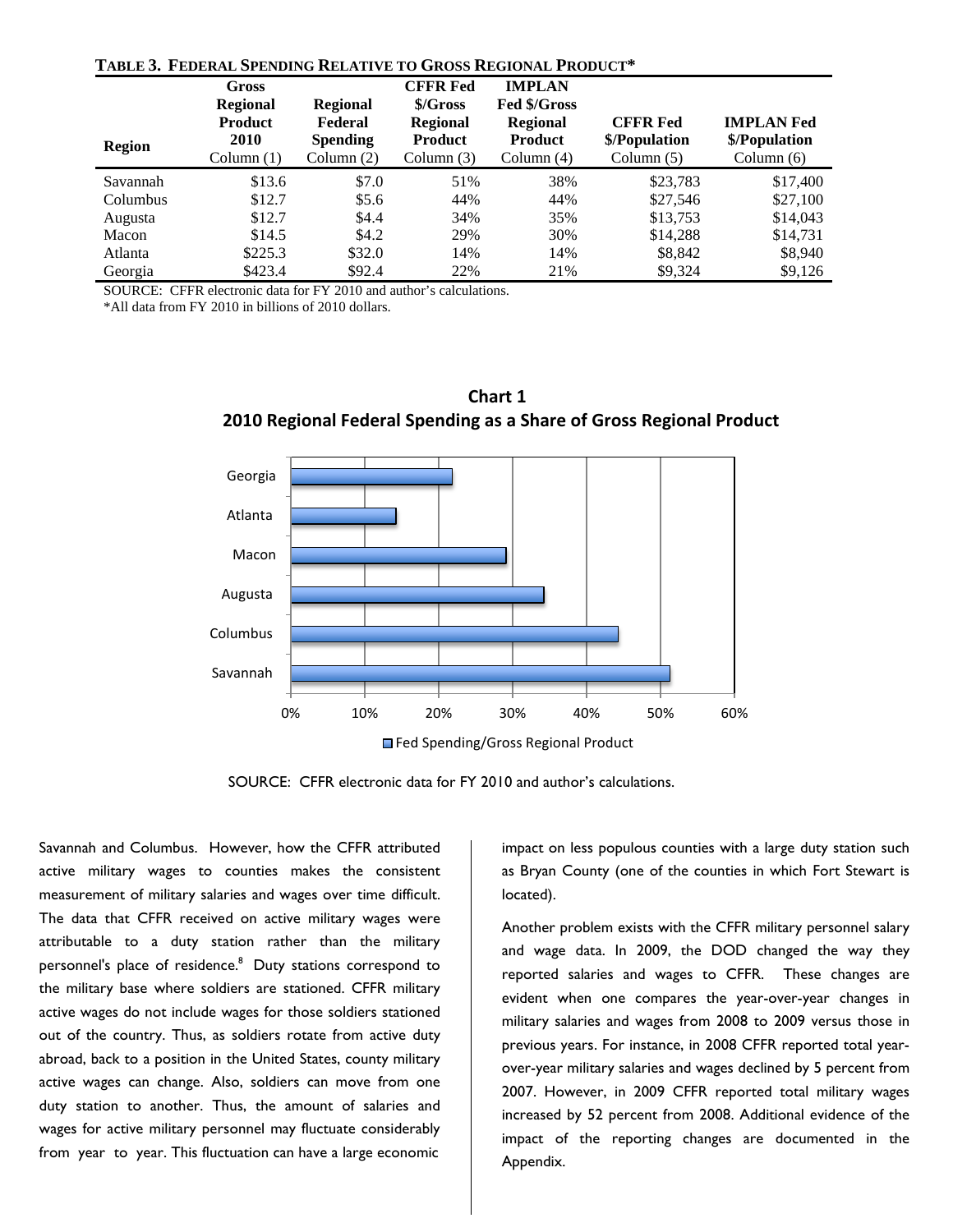Given this variation across data sources for military salaries and wages, it is possible that the CFFR data are not accurate. In order to try to control for the potential inaccuracy, we look to another source of military salary and wage data. IMPLAN has labor compensation data, which corresponds roughly to salary and wages, for all military personnel.<sup>9</sup> The IMPLAN data can be used as an alternative estimate for military salaries and wages. We use the IMPLAN data in two ways. First, to check our allocations of active military wages across regions and second, to check the level of total military active wages (for a detailed explanation of our methods see Appendix).

Using the IMPLAN data for allocating total military salary and wages somewhat alters the regional allocations generated from the CFFR data. In addition, total military salaries and wages in the 2010 CFFR are 20 percent higher than those in IMPLAN. We correct for this possible overstatement of active military salaries and wages by adjusting them down by 20 percent. As a result of these two adjustments the total military compensation in Georgia fell, and its distribution across the various regions changed.

In four of the five regions, these changes in the military salaries and wages resulted in little or no change in the shares of federal dollars received as a share of GRP or as federal dollars received per capita. The regions of Augusta and Macon show a small 1 percentage point increase in their share of federal dollars received per GRP (see Table 3, column 4). In addition, there is also a small increase in federal dollars received per capita in these two regions, despite the decrease in total military wages. (see Table 3, column 5). Only in Savannah was there a large change, the share of federal spending per GRP fell from 51 percent to 38 percent and federal spending per capita fell from \$27,783 to \$17,400.

Several potential explanations exist for why Savannah may have experienced a temporary large increase in military salaries and wages. As was discussed earlier, Fort Stewart in the Savannah region may have been a designated duty station for soldiers returning home from overseas. It is also possible that the 2010 data for Chatham and Bryan counties were reported to the CFFR with error. However, even after the adjustments discussed above, Savannah was still second in terms of its reliance on federal spending as a share of GRP and per capita dollars received, behind Columbus.

### **Conclusion**

Federal funds are likely to contract due to the BCA, commonly referred to as the sequester, and/or other budget tightening. How the federal government decides to trim the budget could have disparate impacts across the state. To illustrate these differences, we examine two scenarios suggested at the start of the brief: an across the board 10 percent cut effecting all the federal programs included in this brief and a 10 percent cut in overall federal spending to the state of which 50 percent is borne by the DOD in reductions in active military salaries and wages and DOD procurement contracts, with the remaining 50 percent coming from reductions in all other federal spending. Both scenarios assume the same program allocations as in 2010.<sup>10</sup> Finally, we illustrate the magnitude of estimated cuts by comparing the cut as a share of GRP to estimated employment growth for the regions in 2014.

Both proposed reductions in federal spending would result in a \$9.2 billion drop in federal funds coming to Georgia, which would represent 2.2 percent of state GSP (see Table 4). For the 10 percent across the board cut, the regions with the highest share of federal spending per GRP would be impacted accordingly by the cuts. Thus, the cuts for Savannah and Columbus would represent 5.1 percent and 4.4 percent respectively of the urban areas 2010 GRP (see Table 4).

The column labeled, "DOD Focused Cut" in Table 4 shows the effect on the urban regions in Georgia if half of an overall 10 percent cut in federal spending was borne by DOD active military salaries and wages and DOD procurement contracts, with the remaining 50 percent coming from all other federal spending. In this case, the value of the proposed cuts borne by Savannah and Columbus increase to 7.8 percent and 6.4 percent of GRP respectively.<sup>11</sup>

These changes in federal funds would likely have serious implications for these urban areas' economic performance. To put them in perspective, in the August 2013 economic forecast for the regions of Savannah and Columbus 2014 growth in employment is estimated to be 2.3 percent and 1.2 percent for the two regions respectively.<sup>12</sup> This compares to the Atlanta region in which employment was forecast to grow by 2 percent in 2014 and the value of the estimated 50 percent DOD cut represents only 1.3 percent of GRP. Thus, cuts in federal government spending will likely have disparate impacts on the urban economies across the state. If the federal government were to concentrate those cuts in DOD programs, this would further negatively impact those urban areas with high shares of federal spending relative to GRP.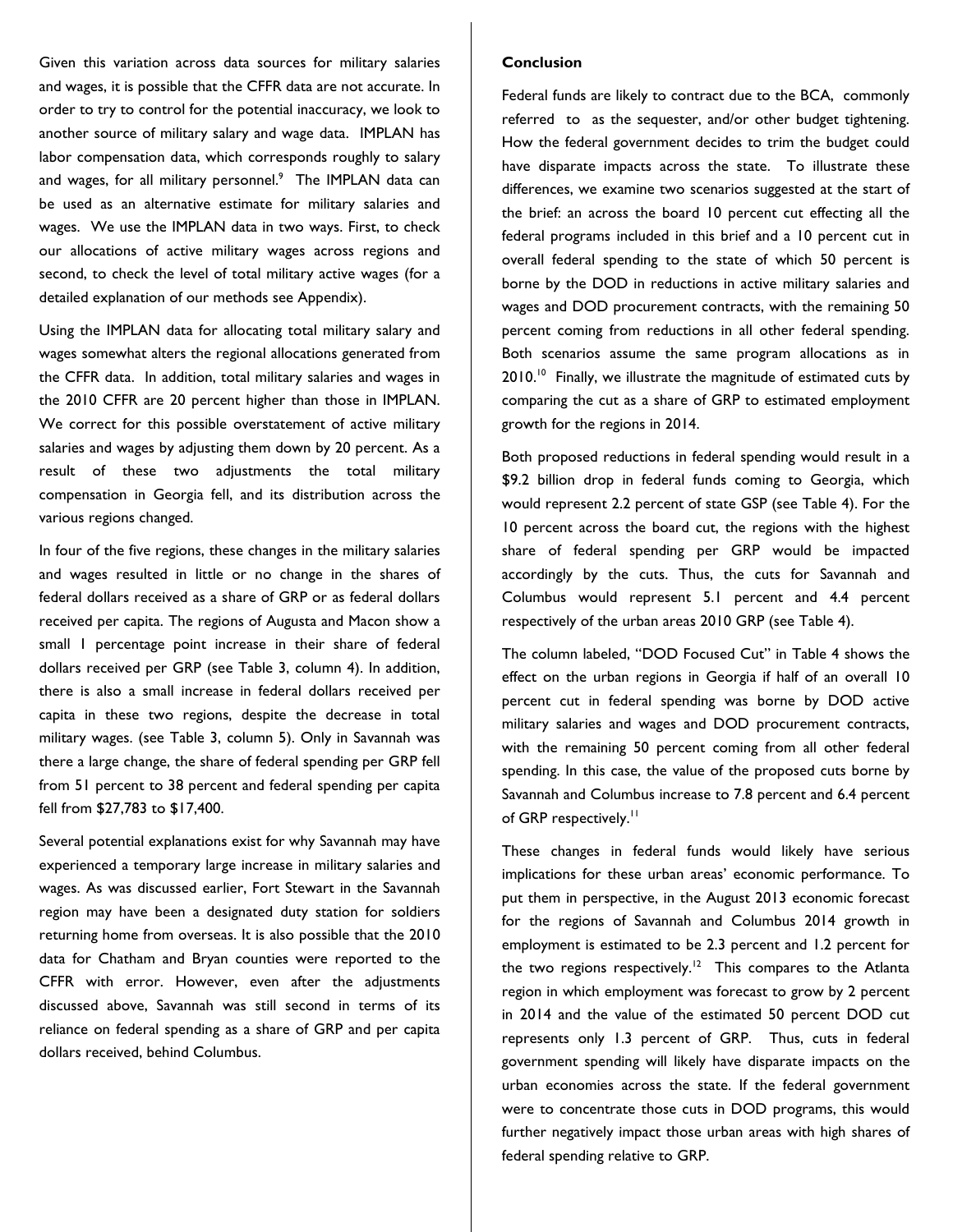| <b>Region</b> | Across the<br><b>Board Cut</b> | Dept. of<br><b>Defense</b><br><b>Focused Cut</b> | <b>Forecasted</b><br><b>Employment</b><br>Growth for 2014 |
|---------------|--------------------------------|--------------------------------------------------|-----------------------------------------------------------|
| Atlanta       | 1.4%                           | 1.3%                                             | 2.0%                                                      |
| Augusta       | 3.4%                           | 5.1%                                             | 1.7%                                                      |
| Columbus      | 4.4%                           | 6.4%                                             | 1.2%                                                      |
| Macon         | 2.9%                           | 2.6%                                             | 1.0%                                                      |
| Savannah      | 5.1%                           | 7.8%                                             | 2.3%                                                      |
| Georgia       | 2.2%                           |                                                  |                                                           |

**TABLE 4. PROPOSED 10% FEDERAL SPENDING CUTS AS A SHARE OF GROSS REGIONAL PRODUCT**

SOURCE: CFFR electronic data for FY 2010, Economic Forecasting Center, August 2013, and author's calculations.

| <b>APPENDIX TABLE 1*</b> |           |                                                               |                                          |                              |                                     |  |
|--------------------------|-----------|---------------------------------------------------------------|------------------------------------------|------------------------------|-------------------------------------|--|
|                          |           | <b>All Military Personnel</b><br>-----Salaries and Wages----- |                                          | <b>Year over Year Change</b> |                                     |  |
| <b>Fiscal Year</b>       | CFFR      | <b>White House</b><br><b>Budget</b>                           | <b>From White</b><br><b>House budget</b> | <b>CFFR</b>                  | <b>White House</b><br><b>Budget</b> |  |
| 2010                     | \$177,306 | \$157,102                                                     | 11%                                      | 34%                          | 5%                                  |  |
| 2009                     | \$132.229 | \$149,290                                                     | $-13%$                                   | 52%                          | 7%                                  |  |
| 2008                     | \$86,829  | \$139,031                                                     | $-60\%$                                  | $-5%$                        | 6%                                  |  |
| 2007                     | \$91,153  | \$131,754                                                     | $-45%$                                   | 2%                           | 3%                                  |  |
| 2006                     | \$89.514  | \$128,485                                                     | $-44%$                                   |                              |                                     |  |

SOURCE: CFFR electronic data for FY 2010, Office of Management and Budget 2012, and author's calculations.

\*All in millions of nominal dollars.

### **Appendix: Robustness Check of Estimates**

In 2009, the Department of Defense (DOD) changed the way they reported salaries and wages to the Consolidated Federal Funds Report (CFFR). These changes are evident when one compares the year-over-year changes in military salaries and wages from 2008 to 2009 versus those in previous years as can be seen in Appendix Table 1. In 2007, the CFFR total yearover-year (YOY) military salaries and wages increased by 2 percent and in 2008 they declined by 5 percent.<sup>13</sup> However, in 2009 CFFR total military wages increased by 52 percent from the prior year (see Appendix Table 1).<sup>14</sup>

While the year-over-year changes in CFFR total military salaries and wages are similar to those in the White House budget, the levels differ greatly in the years 2006 through 2008 (see Appendix Table 1). CFFR total military salaries and wages were considerably less than those in the federal budget, ranging from 44 percent to 60 percent smaller than the federal budget amounts.<sup>15</sup> In 2009, after the DOD changed how it reported military salaries and wages, CFFR salaries and wages were 13

percent less than federal budget military salaries and wages. In 2010, CFFR salaries and wages were 11 percent greater than federal budget military salaries and wages. Note the 2010 YOY change was 34 percent. This could be a result of further refinement in the DOD reporting methods or an arithmetical artifact of the CFFR estimated military salaries and wages surpassing the amount reported in the federal budget, when in the previous year CFFR military salaries and wages were less than the federal budget amount. The 2009 and 2010 CFFR estimates of military salaries and wages seem comparable to those of the federal budget, as the absolute values of the differences are considerably smaller than in previous years (see Appendix Table 1).

Given this variation across data sources for military salaries and wages, it is possible that the CFFR data are not accurate. In order to try to control for the potential inaccuracy, we look to another source of military salary and wage data. IMPLAN has labor compensation data, which corresponds roughly to salary and wages, for all military personnel. The IMPLAN data can be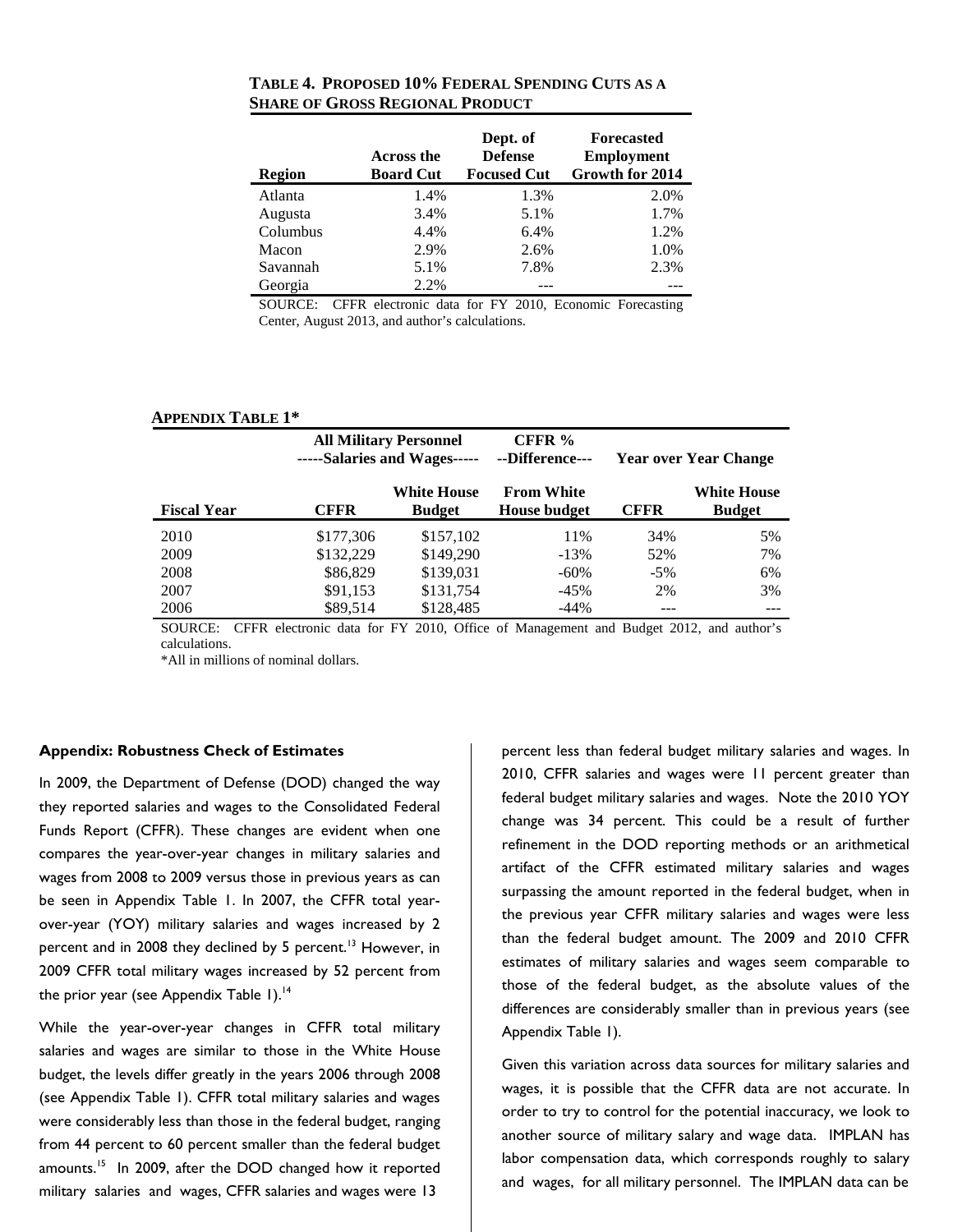used as an alternate estimate for military salaries and wages. We use the IMPLAN data in two ways. First, to check our allocations of military active wages across regions. Second, to check the level of total active military wages.

To check allocations we use IMPLAN data to estimate the share of federal government military payroll as a share of total regional employee compensation. For instance, the five county Atlanta region has estimated federal government military employee compensation of \$1.2 billion in 2010, which was 11 percent of total Georgia state federal government military employee compensation of \$10.5 billion. We use the 11 percent to allocate the total Georgia state active military wages of \$9.8 billion found in the CFFR. Returning to the Atlanta example, using the new IMPLAN allocation, estimated military active wages increase to \$1.1 billion from \$535 million as determined using CFFR data.

We next correct for what might be errors in total military active wages reported to CFFR. IMPLAN lists the total military labor compensation for Georgia in 2010 to be roughly \$10.5 billion. This is approximately 20 percent smaller than the total military salaries and wages in CFFR of approximately \$12.6 billion. To account for this discrepancy we then adjust the regional allocations down by 20 percent.

### NOTES:

- 1. Kogan, Richard (2012). "Two Sequestrations How the Pending Automatic Budget Cuts Would Work." Center on Budget and Policy Priorities, at http://www.cbpp.org/cms/ index. cfm?fa=view &id=3879.
- 2. See, U.S. Census Bureau, *Consolidated Federal Funds Report for Fiscal Year 2010*. Issued September 2011, at www.census.gov/prod/2011pubs/cffr-10.pdf.
- 3. CFFR also has categories for insurance and direct loans. However, these amounts are not included in CFFR Table 1, which is CFFR's summary of all federal government expenditures by state. To be consistent, we do not include these two categories in our analysis.
- 4. Considerable overlap exists in the counties that received large amounts of federal funds. Thus, for each of the six object categories the top 10 counties only represent 21 unique Georgia counties.
- 5. IMPLAN defines gross regional product as, the value of goods and services produced in a region and sold to final users during the calendar year. In the case of gross state product, the region is the whole state.
- 6. Different estimates of Georgia gross state product exist. The Bureau of Economic analysis estimated Georgia GSP to be \$402 billion in 2010, while the IMPLAN model estimated it to be \$423.4 billion. We use the IMPLAN estimate to be consistent, as IMPLAN is necessary to estimate the gross regional products used in this brief.
- 7. Active military wages are the largest category of DOD spending and represent 43 percent of the \$22.8 billion that the DOD spent in Georgia in FY 2010 (*Consolidated Federal Funds Report for Fiscal Year 2010*. Issued September 2011, at www.census.gov/prod/2011pubs/cffr-10.pdf.).
- 8. See, *Consolidated Federal Funds Report for Fiscal Year 2010*. Issued September 2011, at www.census.gov/prod/ 2011 pubs/ cffr-10.pdf.
- 9. IMPLAN uses several different data sets to construct its estimates for salaries and wages including: The Bureau of Labor Statistics, Covered Employment and Wages data, Bureau of Economic Analysis, Regional Economic Accounts data, and the Census, County Business Patterns data (http://implan.com/v4/index.php?option=com multicategories&view=article&id=634:634&Itemid=71).
- 10. It is possible that some object categories could face steeper cuts than others. For instance, the BCA required that DOD spending make up 50 percent of federal spending cuts. However, military personnel salaries were exempted. Military salaries and wages are included here, as the sequester could be revised and/or changes could occur in the demand for military personnel. For more detailed analysis of the BCA's potential impact on Georgia see, "The Department of Defense Budget Cuts: Economic Impact on Georgia and Selected Counties" (Peter Bluestone). FRC Brief 261 (2013-03) (http://aysps.gsu. edu/frc/reports/2013).
- 11. Note if Savannah active military wages were overstated by CFFR, then the value of the cuts would be closer to that of Augusta at 5.1 percent of GRP.
- 12. See, Economic Forecasting Center, Economic Forecast August 2013, Robinson College of Business, Georgia State University, August 2013. Note the urban regions used in the forecast may differ from those defined in this brief.
- 13. These numbers are similar to those in the White House budget of 3 percent and 6 percent as well as the Department of Defense Green book of 2 percent and 5 percent. For matters of comparison, we will use the White House budget numbers (See DOD green book at, Office of The Under Secretary of Defense (Comptroller) May 2013, *National Defense Budget Estimates For FY 2014* and White house budget at: Office of Management and Budget, Fiscal Year 2012 *Historical Tables Budget of the U.S. Government*, *Budget Authority by Function 1976-2016*, available at: http://www.whitehouse.gov/sites/default/files/omb/budget/ fy2012/assets/hist.pdf).
- 14. See, U.S. Census Bureau, *Consolidated Federal Funds Report for Fiscal Year 2010*. Issued September 2011, at www.census.gov/prod/2011pubs/cffr-10.pdf., *Consolidated Federal Funds Report for Fiscal Year 2009*. Issued August 2010, *Consolidated Federal Funds Report for Fiscal Year 2008*. Issued July 2009, *Consolidated Federal Funds Report for Fiscal Year 2007*. Issued September 2008, *Consolidated Federal Funds Report for Fiscal Year 2006*. Issued April 2008,
- 15. The White House budget numbers available are only for total military personnel for the whole country.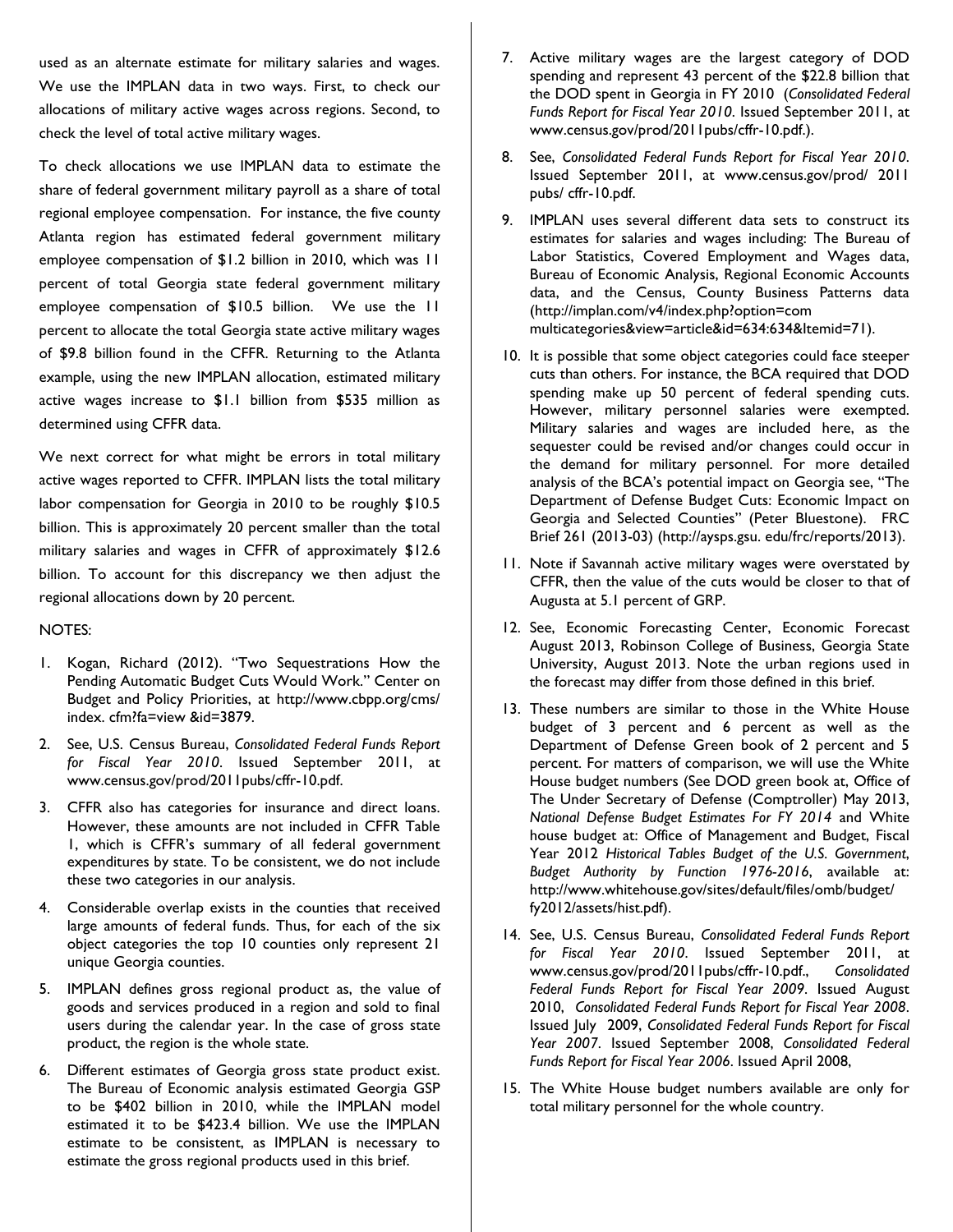### **ABOUT THE AUTHOR**

**Peter Bluestone** is a Senior Research Associate with the Fiscal Research Center. He is a Georgia State University Urban Fellows Recipient. His research interests include urban economics, environmental economics and state and local fiscal policy. He received his Ph.D. in Economics from Georgia State University.

### **ABOUT FRC**

The Fiscal Research Center (FRC) provides nonpartisan research, technical assistance and education in the evaluation and design of state and local fiscal and economic policy. FRC Reports, Policy Briefs, and other publications maintain a position of neutrality on public policy issues in order to safeguard the academic freedom of the authors. Thus, interpretations or conclusion in FRC publications should be understood to be solely those of the author(s).

For more information on the Fiscal Research Center, call 404.413.0249 or visit our website at www.aysps.gsu.edu/frc.

### **RECENT PUBLICATIONS**

*Geographic Dispersion of Federal Funds in Georgia and Its Major Urban Regions*. This brief examines the geographic distribution of federal spending in Georgia. (October 2013)

*Population, Employment, and Income Trends for Georgia and Atlanta.* This report explores the growth in population, employment, and income over the previous 50 years in Georgia and Atlanta. (September 2013)

*Georgia's High-Technology Industry and Innovation Capacity*. This report describes the demographic composition of the high-technology industry workforce and the innovation capacity of Georgia in comparison to peer Southeastern states between 2000 and 2011. (September 2013)

*The Department of Defense Budget Cuts: Economic Impact on Georgia and Selected Counties* This brief examines the economic impact Department of Defense procurement contracts, grants, and civilian wages have on the state of Georgia as well as selected counties*.*  (February 2013)

*Zero-Base Budgeting for the 21st Century Public Administrator*. This report discusses the history of Zero-Base Budgeting (ZBB) reform, how to implement classic 1970s style ZBB reform and strengths and weaknesses of the reform. (February 2013)

*The Structure and History of Georgia's Job Tax Credit Program*. This report describes the provisions of Georgia's job tax credit program and how the program has evolved since its inception in 1990. (February 2013)

*The Incentives Created by the Tax-Benefit System Facing Low-Income Families in Georgia.* This report describes the incentives created by the major taxes and public assistance programs facing low income-families in Georgia. (February 2013)

*Georgia Taxpayers and Federal "Pease" Limitations on Itemized Deductions*. This brief analyzes the effects of federal limits on itemized deductions and the state income tax liabilities of Georgia taxpayers. (January 2013)

*Lessons for Georgia: Telecommunications Tax Reform in Some of the Other Southeastern States*. This report reviews telecommunications tax reform in other states, discusses four major policy issues and looks at the health of the industry in the other states after reform. (January 2013)

*Property Tax and Education: Have We Reached the Limit?* This report explores changes over the past decade in property taxes used to fund K-12 education and discusses the future of the property tax for education. (January 2013)

*Georgia's Revenue and Expenditure Portfolio in Brief, 1989-2010*. This brief uses Census data to examine how Georgia ranks in terms of spending and revenue by functions and objects and examines how Georgia's portfolio has changed over time compared to national peers. (January 2013)

*Georgia's Taxes: A Summary of Major State and Local Government Taxes, 19th Edition.* A handbook on taxation that provides a quick overview of all state and local taxes in Georgia. (January 2013)

*The Changes in Jobs Across Georgia's Counties: Changes in Distribution, Type, and Quality of Jobs in Georgia Counties from 2000-2009*. This brief discusses the changes in the distribution, type, and quality of jobs and examines the changes in percentage by county of total state employment. (December 2012)

*A Snapshot of Georgia School District Expenditures and the Response to the 2008 Recession*. This brief provides a short review of expenditures in Georgia's school districts over the past decade (2001-2011) with a particular focus on school district cutback responses to the 2008 recession in overall expenditures as well as within various expenditure categories. (November 2012)

*Impact of the Recession on School Revenues Across the State*. This report examines the impact of the 2008 recession on inflation-adjusted, per pupil revenues in Georgia and explores the characteristics of districts most adversely affected by revenue shortfalls. (November 2012)

*School Facility Funding in Georgia and the Educational Special Purpose Local Option Sales Tax (ESPLOST)*. This report reviews Georgia's system of school facility finance, emphasizing the role of the Educational Special Purpose Local Option Sales Tax (ESPLOST). (October 2012)

*Georgia's Revenue and Expenditure Portfolio in Brief, 1989-2009.* This brief uses Census data to examine how Georgia ranks in terms of spending and revenue by functions and objects and examines how Georgia's portfolio has changed over time compared to national peers. (August 2012)

*Estimated Distributional Impact of T-SPLOST in the Atlanta Metropolitan Area.* This brief examines the distributional impact of the Atlanta area T-SPLOST by income level and age. (July 2012)

*Georgia's Tax Portfolio: Present and Future.* This paper proposes a tax policy analysis methodology that applies financial market portfolio concepts to simultaneously consider both the growth and volatility of Georgia's historical and future tax revenue receipts. (September 2012)

*Jobs in Georgia's Municipalities: Distribution, Type, and Quality of Jobs*. This brief discusses the distribution, type, and quality of jobs and examines the percentage by municipality of total state employment. (June 2012)

All reports are available on our webpage at www.aysps.gsu.edu/frc.